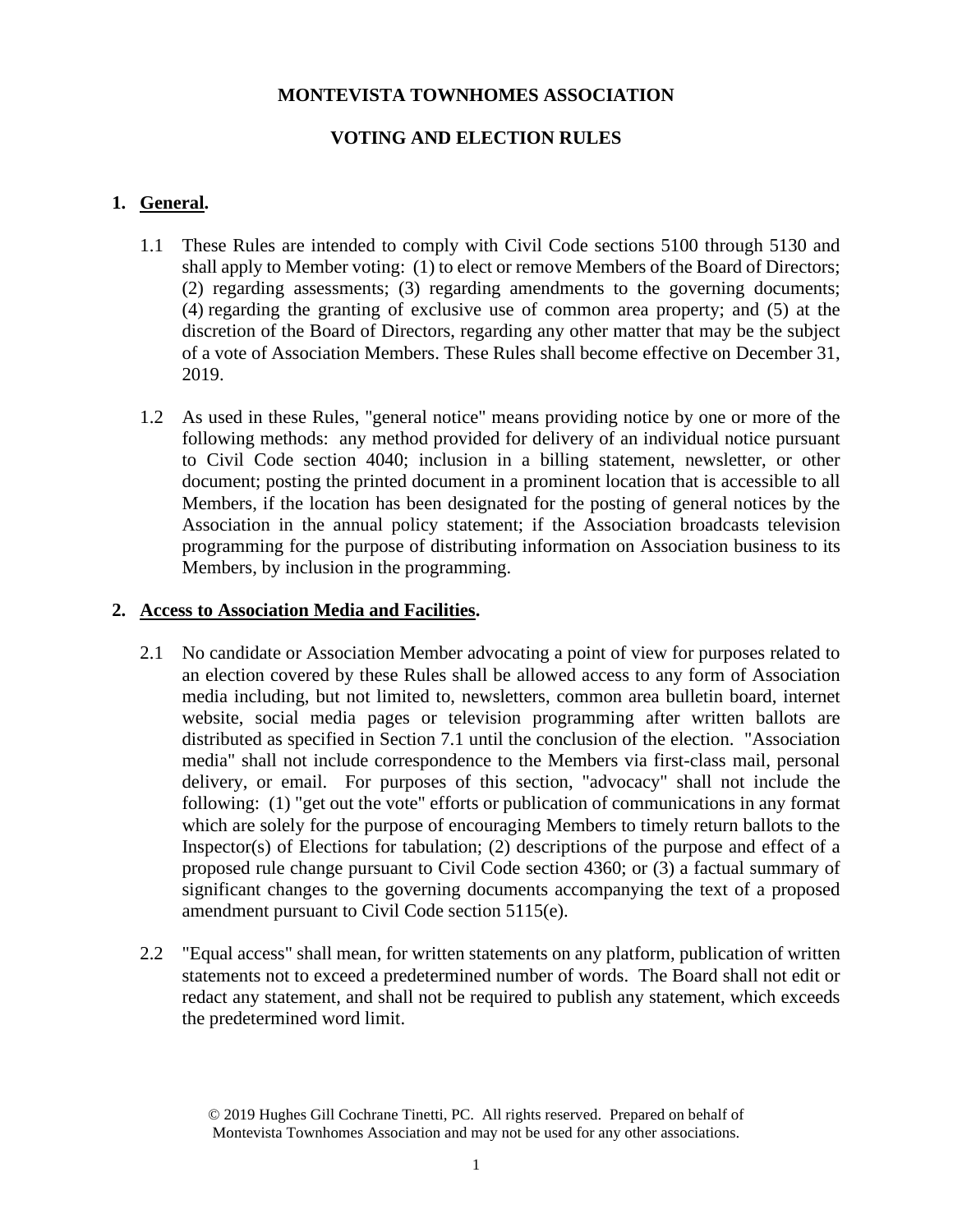- 2.3 The Association shall not be responsible or liable for the content of any statement published pursuant to the "equal access" rules. The author or proponent of any statement or point of view shall be solely responsible and liable for the content of their statements. All statements published in Association media pursuant to the "equal access" rules must identify the author or proponent, which author or proponent must be an Association Member to be eligible to publish in Association media. Anonymous statements will not be accepted or published.
- 2.4 If the Association uses Association media to advocate for a particular position (excepting "get out the vote" activities as described above) regarding an election of Directors to the Board, then it shall make the same media in a comparable format (but not necessarily contemporaneously) available to all candidates to allow advocacy by the candidate(s) regarding the Association position. Additionally, the Board may, but is not required to, generally make Association media (i.e., posting on the Association's official bulletin board/notice board, newsletter, official website or other notices mailed or delivered by the Association to the owners of the Units) available to candidates running for election to the Board for purposes that are reasonably related to the election in which that candidate is running. If the Board allows such general access to Association media, then all candidates shall be allowed equal access to the same media.
- 2.5 If the Association uses Association media to advocate for a particular position (excepting "get out the vote" activities as described above) regarding any other matter, then it shall make the same media in a comparable format (but not necessarily contemporaneously) available to Members advocating a point of view. Additionally, the Board may, but is not required to, generally make Association media (i.e., posting on the Association's official bulletin board/notice board, newsletter, official website, or other notices mailed or delivered by the Association to the owners of the Units) available to Members for purposes that are reasonably related to the election in which the Association advocated a position.
- 2.6 For each election of Directors, the Association may, but is not required to, schedule one "Meet the Candidates" town hall meeting at the Association's common area meeting space where each nominated candidate may attend and speak to any Association Members choosing to attend according to guidelines which may be established by the Board of Directors.
- 2.7 For each other election subject to these Rules, the Association may schedule one informational meeting at the Association's common area meeting space at which any Member advocating a point of view which is the subject of a pending election may attend and address the attendees according to guidelines which may be established by the Board of Directors.
- 2.8 With the exception of refreshments which may be provided at the above assemblies, no Association funds shall be used for campaign purposes in connection with any election which is subject to these Rules.

<sup>© 2019</sup> Hughes Gill Cochrane Tinetti, PC. All rights reserved. Prepared on behalf of Montevista Townhomes Association and may not be used for any other associations.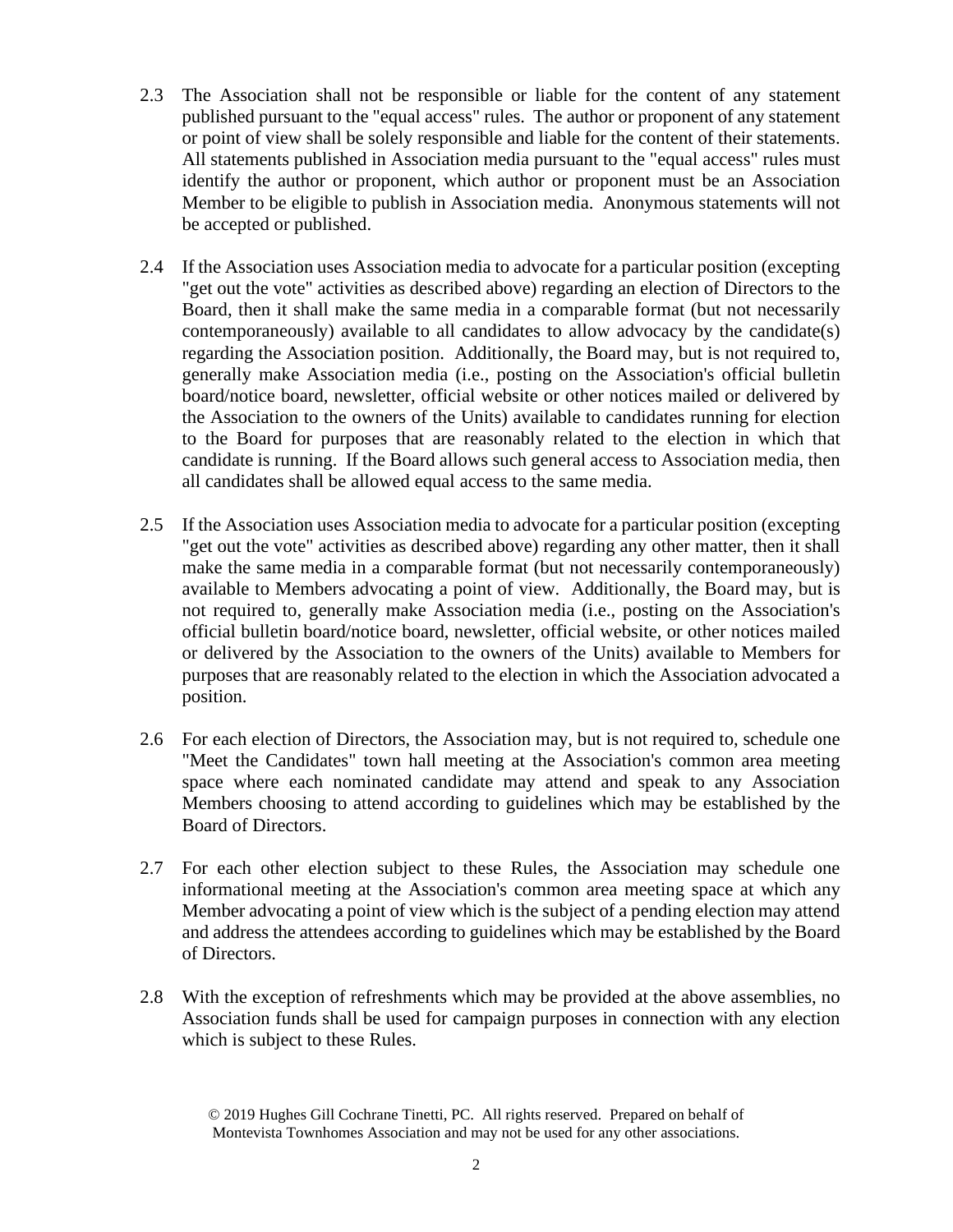- 2.9 The Board shall ensure that all candidates for election to the Board are given access to common area meeting space, at no cost, for purposes related to their campaigns.
- 2.10 Whenever the Board places a matter before the Members which requires Member approval, the Board shall ensure that Members advocating a point of view on the matter are given access to common area meeting space, at no cost, for purposes reasonably related to advocating their point of view, whether or not they agree with the point of view advocated by the Board on the matter at issue.

#### **3. Qualifications of Candidates.**

- 3.1 Consistent with Civil Code section 5105(b), candidates for the Board of Directors must meet qualifications as set forth hereafter.
	- 3.1.1 Be a Member of the Association prior to the close of nominations;
	- 3.1.2 Be current in all regular and special assessment payments, to the extent that the Bylaws hold current directors to the same standard;
	- 3.1.3 Not have a past criminal conviction that would either (a) prevent the Association from purchasing the fidelity bond coverage required by Civil Code section 5806 should the person be elected, or (b) terminate the Association's existing fidelity bond coverage as to that person should that person be elected; and
	- 3.1.4 No more than one (1) Owner of any particular Unit may serve on the Board at the same time.

# **4. Nomination of Candidates.**

- 4.1 To the extent not in conflict with Civil Code sections 5100 and 5105, candidates for the Board of Directors shall be nominated as set forth hereafter.
	- 4.1.1 At least 30 days before any deadline for submitting a nomination, the Association shall provide general notice of the procedure and deadline for submitting a nomination and shall give all Members an opportunity to nominate themselves as candidates for the Board of Directors.
	- 4.1.2 Interested persons must inform the Association's managing agent or Board of Directors in writing of their request to be a candidate for the Board of Directors (self-nomination). Any self-nominated candidate must disclose a past criminal conviction that would either prevent the Association from purchasing the fidelity bond coverage required by Civil Code section 5806 should the person be elected or terminate the Association's existing fidelity bond coverage as to that person should that candidate be elected to the Board.
	- 4.1.3 Nominations for candidates wishing to be included on the mailed ballots shall close on the date established by the Association. All nominations to be included in the written ballot must be in writing and delivered to the Association by the

<sup>© 2019</sup> Hughes Gill Cochrane Tinetti, PC. All rights reserved. Prepared on behalf of Montevista Townhomes Association and may not be used for any other associations.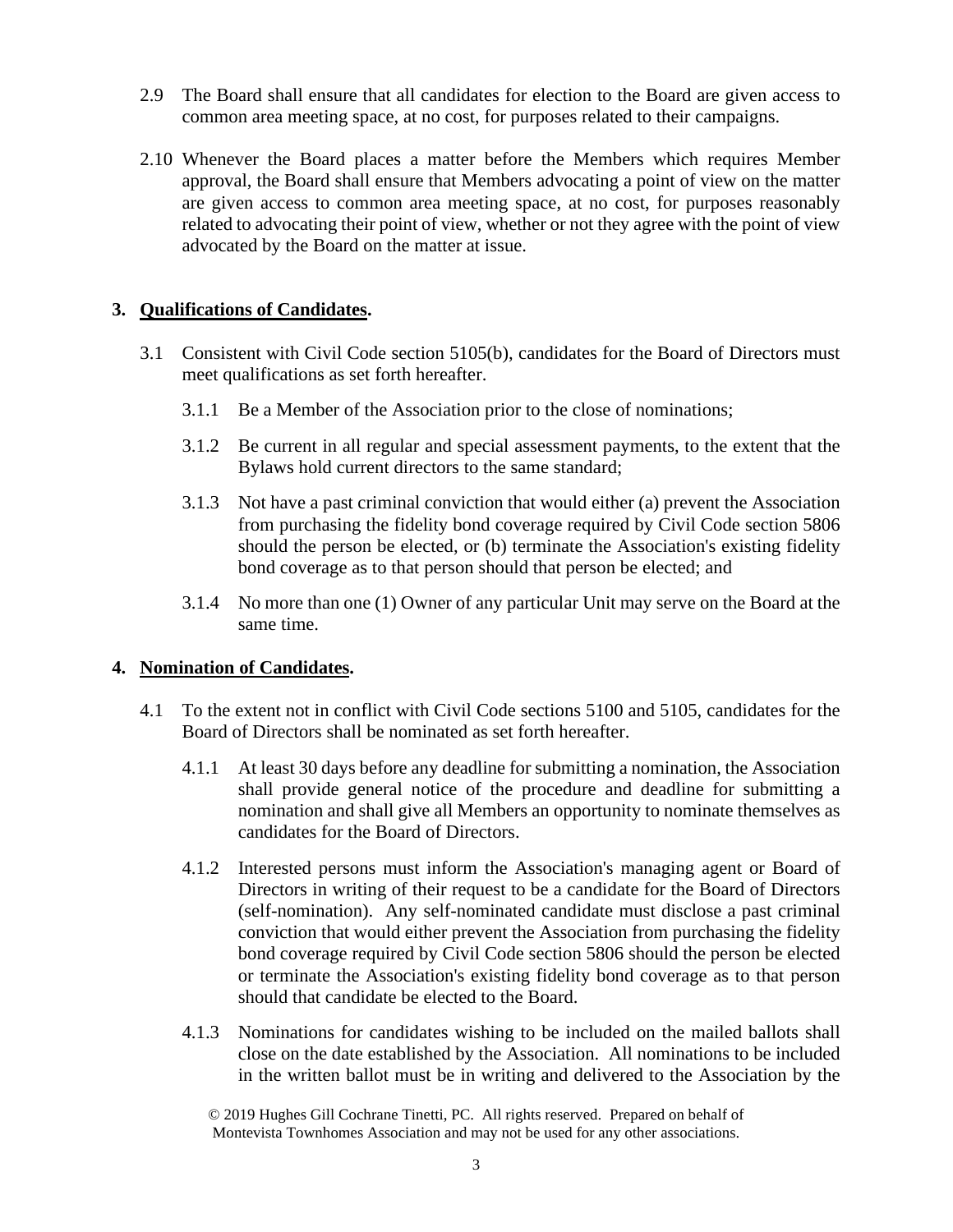deadline established by the Association, which deadline shall be in advance of the date on which the ballots are mailed.

- 4.1.4 The Association shall review all persons so responding for compliance with the qualifications identified in Section 3 of these Rules.
- 4.1.5 All qualified persons who timely respond to the Association's solicitation shall be candidates for the Board of Directors at the next election.
- 4.1.6 The Association shall provide general notice of the following at least 30 days before the ballots are distributed:
	- a. The date and time by which, and the physical address where, ballots are to be returned by mail or handed to the Inspector(s) of Elections;
	- b. The date, time and location of the meeting at which ballots will be counted; and
	- c. In an election of Directors, the list of all candidates' names that will appear on the ballot (i.e., the candidate registration list).
- 4.1.7 The Association shall permit Members to verify or correct, by providing documentary evidence (including, but not limited to, a grant deed or general power of attorney) satisfactory to the Inspector(s) of Elections, the accuracy of their individual information on the candidate registration list (as applicable) and the voter list. The voter list shall include the voter/Member's name, voting power, and either the physical address of the voter's (a) Unit, or (b) parcel number, or (c) both, and the mailing address for the ballot if it differs from the physical address of the separate interest or if only the parcel number is used.

#### **5. Inspector(s) of Elections.**

- 5.1 The Board shall appoint one or three Inspector(s) of Elections who shall perform all functions required by Civil Code sections 5105 and 5110, including:
	- 5.1.1 Determine the number of Members entitled to vote and the voting power of each;
	- 5.1.2 Determine the authenticity, validity and effect of proxies, if any;
	- 5.1.3 Receive and be the custodian of ballots, and direct the location to which ballots shall be sent until tabulated by the Inspector(s) of Elections;
	- 5.1.4 Correct errors or omissions on the candidate registration list (if any) and/or voting list within two business days of the errors or omissions being reported, with receipt of satisfactory documentary evidence;
	- 5.1.5 Hear and determine all challenges and questions in any way arising out of or in connection with the right to vote;
	- 5.1.6 Count and tabulate all votes;

<sup>© 2019</sup> Hughes Gill Cochrane Tinetti, PC. All rights reserved. Prepared on behalf of Montevista Townhomes Association and may not be used for any other associations.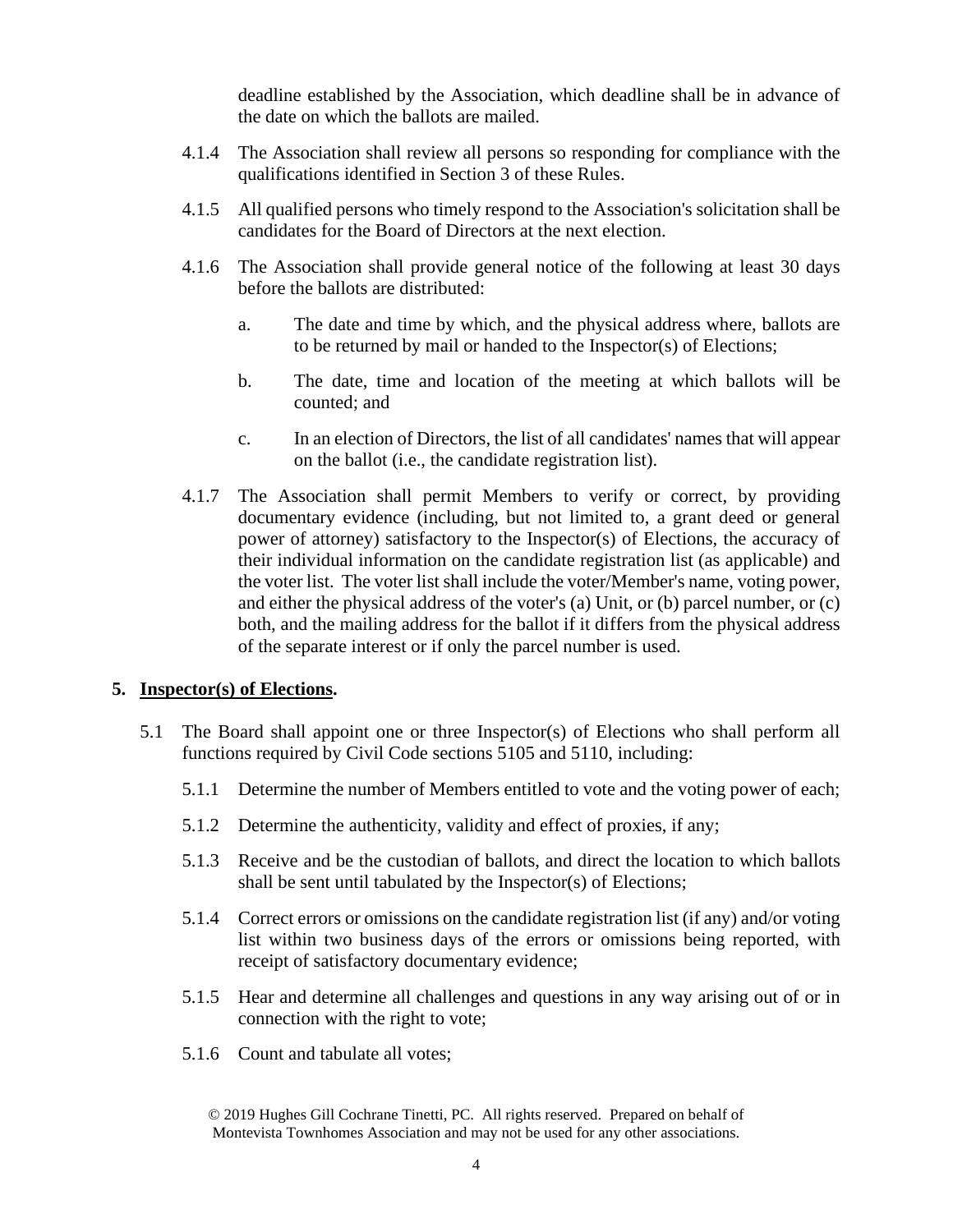- 5.1.7 Determine when the polls shall close, with the discretion to extend the deadline for voting as necessary;
- 5.1.8 Determine the results of the election; and
- 5.1.9 Report the results of the election to the Board of Directors.
- 5.2 Eligible Inspectors of Elections may include:
	- 5.2.1 Any Association Members who are not Members of or candidates for the Board of Directors nor relatives of Members or candidates for the Board of Directors; and
	- 5.2.2 An independent third party who is not currently employed or under contract to the Association for any compensable services other than serving as an Inspector of Elections.
- 5.3 The Association may, at the discretion of the Board of Directors, provide reasonable compensation to the Inspector(s) of Elections.
- 5.4 The Inspector(s) of Elections may appoint and oversee additional persons to verify signatures and to count and tabulate votes as the Inspector(s) deem appropriate, provided that the appointed persons would themselves be eligible to serve as Inspector(s) of Elections pursuant to Section 5.2, above.

#### **6. Voting Rights.**

- 6.1 Each Association Member shall be entitled to a single vote with regard to each matter that is the subject of a pending election. For purposes of these Rules, therefore, all record owners of a single Unit shall collectively constitute one "Association Member." In an election of Directors, each Association Member shall be entitled to cast the number of votes equal to the number of Directors to be elected. However, cumulative voting is not permitted. Write-in candidates are not permitted in an election of Directors.
- 6.2 A Member shall not be denied a ballot for any reason other than not being a Member at the time when ballots are distributed.
- 6.3 A ballot may not be denied to a person with general power of attorney for a Member and a ballot of a person with general power of attorney for a Member must be counted if returned in a timely manner (i.e., by the ballot return deadline).
- 6.4 The voting period will run from the date on which ballots are distributed (as specified in Section 7.1, below) until the polls are closed.

# **7. Voting Procedures.**

7.1 Mailing of voting packets. At least 30 days before the election, one voting packet shall be delivered to each Association Member. Each packet shall contain the following:

© 2019 Hughes Gill Cochrane Tinetti, PC. All rights reserved. Prepared on behalf of Montevista Townhomes Association and may not be used for any other associations.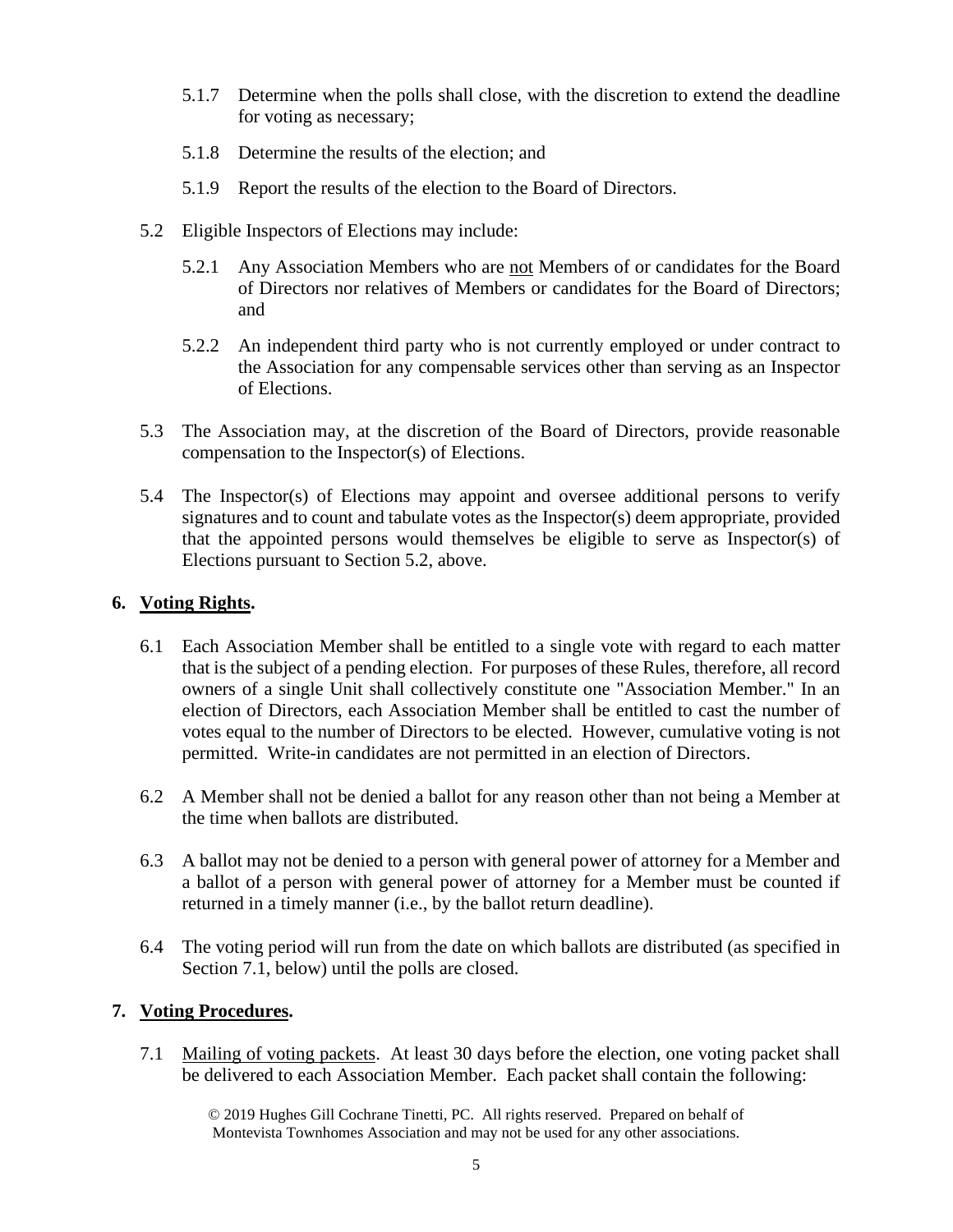- 7.1.1 The ballot or ballots;
- 7.1.2 Two sealable envelopes. The smaller (inner) envelope shall have no markings identifying the voter. The larger (outer) envelope shall be pre-addressed to the Inspector(s) of Elections, Montevista Townhomes Association. The upper left corner of the larger envelope shall contain the Member's name, address, and Unit number that entitles the Member to vote (or provide spaces to fill in such information) and provide a place for the Member's signature;
- 7.1.3 Instructions on how to use the two-envelope system; and
- 7.1.4 Notice of the date, time and location of the meeting of the Board or Members at which the ballots will be opened and tabulated.
- 7.1.5 A copy of these Voting and Election Rules (via individual delivery or posting to an internet website and including the corresponding website address on the ballot together with the phrase, in at least 12-point font: "The rules governing this election may be found here:").
- 7.2 Ballot content. Each ballot shall contain the following:
	- 7.2.1 In an election of Directors, each candidate's name listed alphabetically;
	- 7.2.2 The identification of any other matter that is the subject of a pending Member vote;
	- 7.2.3 A statement of when ballots must be returned by mail or hand delivery.
- 7.3 Receipt of ballots.
	- 7.3.1 All ballots shall be received by the Inspector(s) of Elections at locations as specified by the Inspector(s) of Elections.
	- 7.3.2 If so directed by the Inspector(s) of Elections, the Association's management staff shall maintain a log of all ballot envelopes received, noting whether the outer envelopes were signed or unsigned. The Inspector(s) of Elections may contact Members who return unsigned envelopes and make arrangements for Members to sign the envelopes prior to the date that the ballots are opened and tabulated.
	- 7.3.3 Once a ballot has been received by the Inspector(s) of Elections, it may not be revoked. A ballot shall be considered received when the voting packet envelope (the outer envelope containing the inner envelope containing the ballot) has been received by the Inspector(s) of Elections.
	- 7.3.4 Each ballot received by the Inspector(s) of Elections shall be treated as a Member present at a meeting for purposes of establishing a quorum if a quorum is required by the governing documents or California law to conclude the election.
	- 7.3.5 The sealed ballots, signed outer voter envelopes, voter list, proxies, and (if applicable) candidate registration list (collectively, the "Association election

<sup>© 2019</sup> Hughes Gill Cochrane Tinetti, PC. All rights reserved. Prepared on behalf of Montevista Townhomes Association and may not be used for any other associations.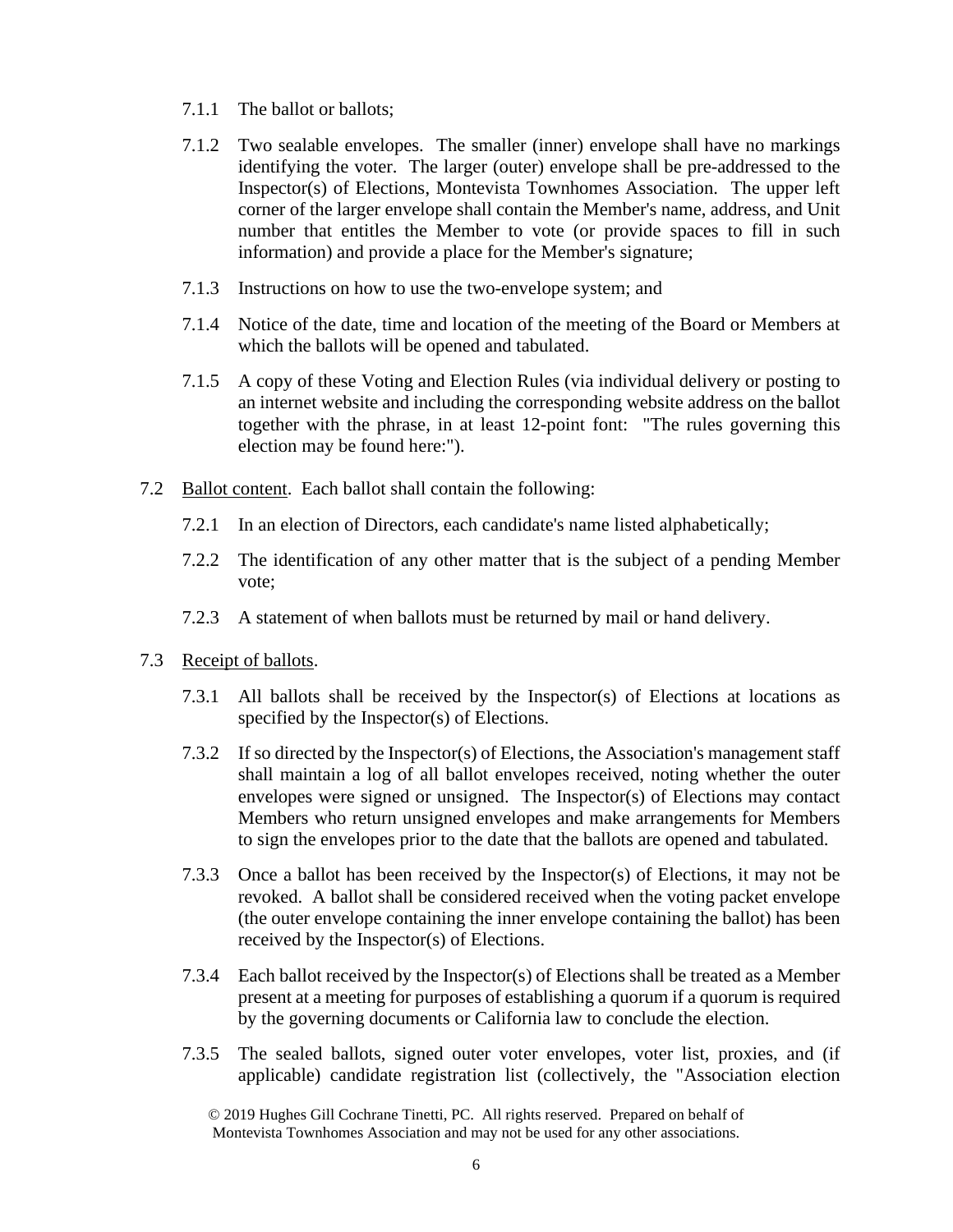materials") shall at all times be in the custody of the Inspector(s) of Elections or at a location designated by the Inspector(s) until after the tabulation of the vote at a properly noticed, open meeting of the Members or the Board of Directors, and until the time allowed by Civil Code section 5145 for challenging the election has expired (i.e., one (1) year after the election), at which time custody shall be transferred to the Association.

## 7.4 Proxies.

- 7.4.1 The Association shall have the option, but shall not be obligated, to distribute proxies for any election covered by these Rules. If the Association distributes a proxy form, any instruction given in that proxy directing the manner in which the proxy holder is to vote shall be set forth on a separate page of the proxy that can be detached and given to the proxy holder to retain. The proxy holder may then cast the Member's vote by secret ballot which will be provided by the Inspector(s) of Elections upon presentation of the proxy.
- 7.4.2 If a Member attempts to use a proxy, any instruction given in that proxy directing the manner in which the proxy holder is to vote should be set forth on a separate page of the proxy that can be detached and given to the proxy holder to retain. The proxy holder may then cast the Member's vote by secret ballot which will be provided by the Inspector(s) of Elections upon presentation of the proxy.
- 7.4.3 In the event the Association's Bylaws are amended to prohibit voting by proxy in connection with votes of the Members and/or Member meetings, voting by proxy shall not be permitted.
- 7.5 Election by acclamation. Unless prohibited by the Bylaws, if, as of the published deadline for nominations, the number of qualified candidates nominated does not exceed the number of Directors to be elected, then the individuals nominated and qualified to be elected may be declared elected on a date determined by the Board and/or the Inspector(s) of Elections, in which case written notice of the election results shall be given to the Members.

#### **8. Tabulation of Ballots.**

- 8.1 The voting packet envelopes shall be opened by the Inspector(s) of Elections after the close of the of the polls which shall be determined by the Inspector(s). The Inspector(s) of Elections, or their designees, may verify the Member's information and signature on the outer envelope prior to the opening and tabulation of ballots.
- 8.2 The voting packet envelopes shall be opened and the ballots tabulated by the Inspector(s) of Elections in public at a properly noticed, open meeting of the Members or of the Board of Directors.
- 8.3 Any candidate or other Member of the Association may witness the counting and tabulation of the ballot. However, no Association Member or candidate shall

© 2019 Hughes Gill Cochrane Tinetti, PC. All rights reserved. Prepared on behalf of Montevista Townhomes Association and may not be used for any other associations.